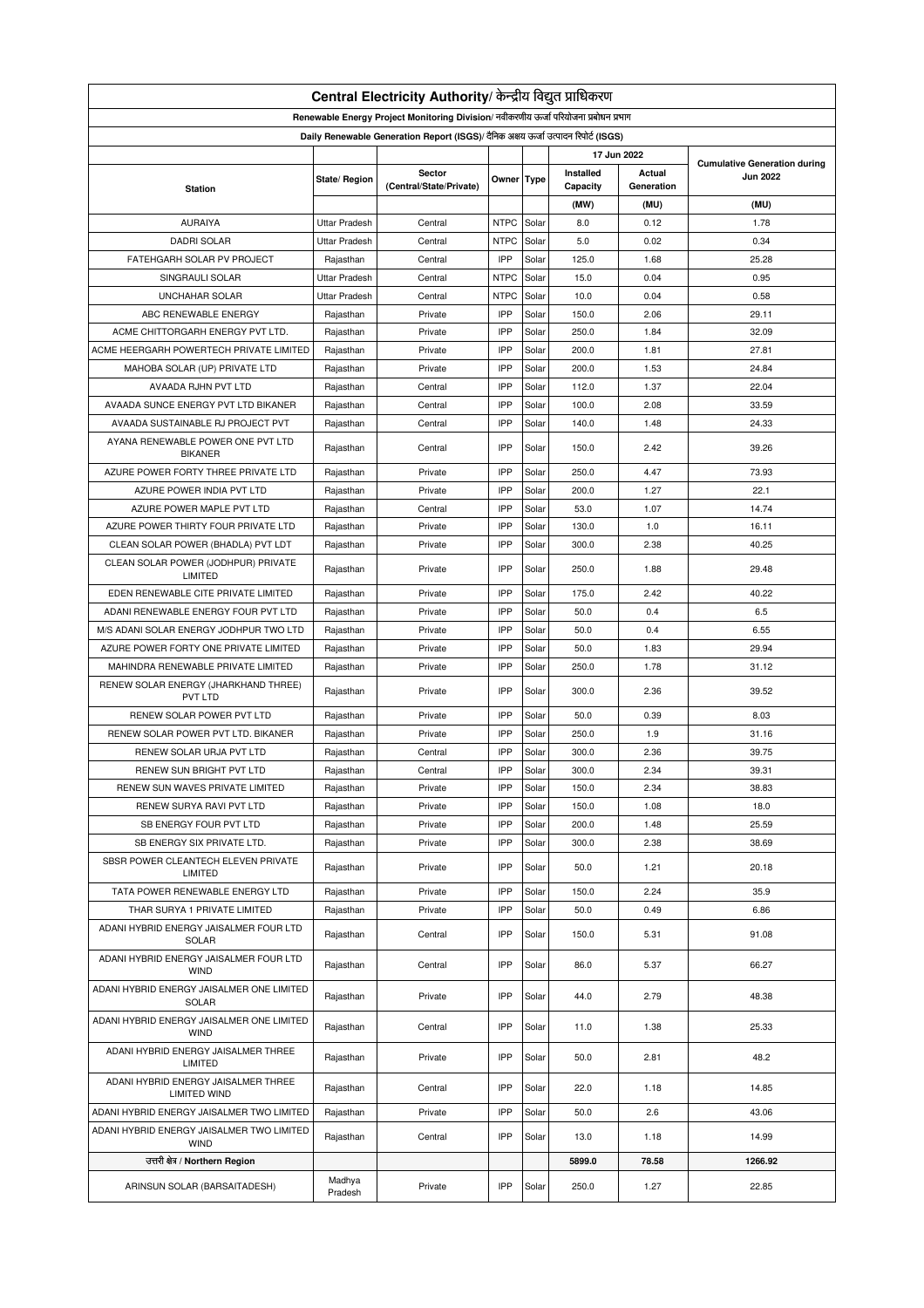| <b>ATHENA</b>                                 | Madhya<br>Pradesh | Private | IPP        | Solar | 250.0  | 1.29  | 24.61  |
|-----------------------------------------------|-------------------|---------|------------|-------|--------|-------|--------|
| ESPL RSP SOLAR                                | Gujarat           | Private | IPP        | Solar | 105.0  | 1.43  | 31.73  |
| <b>GIPCL RSP SOLAR</b>                        | Gujarat           | Private | IPP        | Solar | 60.0   | 0.7   | 13.22  |
| <b>GSECL RSP SOLAR</b>                        | Gujarat           | Private | IPP        | Solar | 62.5   | 0.13  | 0.21   |
| MAHINDRA SOLAR (BADWAR)                       | Madhya<br>Pradesh | Private | IPP        | Solar | 250.0  | 1.31  | 24.41  |
| TPREL RSP SOLAR                               | Gujarat           | Central | IPP        | Solar | 69.0   | 0.7   | 12.88  |
| ALFNAR WIND                                   | Gujarat           | Private | IPP        | Wind  | 300.0  | 4.27  | 71.97  |
| ASIPL WIND (BARANDA)                          | Gujarat           | Private | IPP        | Solar | 113.4  | 2.35  | 35.88  |
| AWEKIL WIND (DAYAPAR)                         | Gujarat           | Private | IPP        | Wind  | 425.0  | 7.16  | 129.33 |
| AWEKFL WIND (RATADIYA)                        | Gujarat           | Central | IPP        | Wind  | 68.3   | 0.9   | 16.81  |
| CPTTNPL WIND (DAYAPAR)                        | Gujarat           | Central | IPP        | Wind  | 70.0   | 0.52  | 9.39   |
| GIWEL-II WIND (VADVA)                         | Gujarat           | Private | IPP        | Wind  | 250.0  | 2.73  | 49.15  |
| GIWEL-III WIND (NARANPAR)                     | Gujarat           | Private | IPP        | Wind  | 300.0  | 3.37  | 51.97  |
| <b>IWISL WIND (DAYAPAR)</b>                   | Gujarat           | Private | IPP        | Wind  | 500.0  | 2.34  | 41.72  |
| OEPL WIND (OSTRO WIND)                        | Gujarat           | Central | IPP        | Wind  | 22.0   | 0.46  | 9.06   |
| OSTRO WIND (KUTCH)                            | Gujarat           | Private | IPP        | Wind  | 250.0  | 2.71  | 50.74  |
| RENEW AP2 WIND(GHADSISA)                      | Gujarat           | Private | IPP        | Wind  | 300.0  | 3.41  | 64.57  |
| RENEW SOLAR (BHUVAD)                          | Gujarat           | Private | IPP        | Solar | 250.0  | 2.44  | 45.69  |
| पश्चिमी क्षेत्र / Western Region              |                   |         |            |       | 3895.2 | 39.49 | 706.19 |
| BEETAM(TUTICORIN)                             | <b>Tamil Nadu</b> | Private | IPP        | Wind  | 250.0  | 0.28  | 39.24  |
| <b>GREEN INFRA</b>                            | Tamil Nadu        | Private | IPP        | Wind  | 250.0  | 0.29  | 39.18  |
| <b>HIRITUR OSTRO</b>                          | Tamil Nadu        | Central | IPP        | Wind  | 300.0  | 0.64  | 26.05  |
| <b>MYTRA</b>                                  | Tamil Nadu        | Private | IPP        | Wind  | 250.0  | 0.29  | 34.15  |
| ORANGE                                        | Tamil Nadu        | Private | IPP        | Wind  | 200.0  | 0.22  | 30.24  |
| PGLR SREPL                                    | Tamil Nadu        | Private | IPP        | Wind  | 153.0  | 1.16  | 58.06  |
| <b>NP KUNTA</b>                               |                   |         |            |       |        |       |        |
| Rstps Floating Solar Act                      | Andhra<br>Pradesh | Private | <b>IIP</b> | Solar | 100.0  | 0.45  | 5.62   |
| Simhadri Solar Act                            | Andhra<br>Pradesh | Private | <b>IIP</b> | Solar | 75.0   | 0.18  | 2.45   |
| ACME (BIWADI)                                 | Andhra<br>Pradesh | Private | IPP        | Solar | 50.0   | 0.02  | 5.76   |
| ACME (HISAR)                                  | Andhra<br>Pradesh | Private | IPP        | Solar | 50.0   | 0.01  | 5.66   |
| ACME (KARNAL)                                 | Andhra<br>Pradesh | Private | IPP        | Solar | 50.0   | 0.02  | 5.54   |
| <b>AYANA</b>                                  | Andhra<br>Pradesh | Private | IPP        | Solar | 250.0  | 2.08  | 36.89  |
| <b>AZURE</b>                                  | Andhra<br>Pradesh | Private | IPP        | Solar | 50.0   | 0.0   | 4.34   |
| FRV1                                          | Andhra<br>Pradesh | Private | IPP        | Solar | 50.0   | 0.01  | 5.44   |
| FRV2                                          | Andhra<br>Pradesh | Private | IPP        | Solar | 50.0   | 0.02  | 5.74   |
| <b>NTPC</b>                                   | Andhra<br>Pradesh | Central | NTPC       | Solar | 250.0  | 1.05  | 18.85  |
| <b>SBG ENERGY</b>                             | Andhra<br>Pradesh | Private | IPP        | Solar | 250.0  | 1.48  | 29.42  |
| <b>TATA POWER</b>                             | Andhra<br>Pradesh | Private | IPP        | Solar | 100.0  | 0.02  | 10.06  |
| SPRING ANGITRA                                | Andhra<br>Pradesh | Private | IPP        | Solar | 250.0  | 1.34  | 24.38  |
| Total daily generation of NP KUNTA Solar Park |                   |         |            |       | 1575.0 | 6.68  | 160.15 |
| PAVAGADA                                      |                   |         |            |       |        |       |        |
| ACME (KURUKSHETHRA)                           | Karnataka         | Private | IPP        | Solar | 50.0   | 0.32  | 5.92   |
| ACME (RIWARI)                                 | Karnataka         | Private | IPP        | Solar | 50.0   | 0.32  | 5.97   |
| All ADYAH                                     | Karnataka         | Private | IPP        | Solar | 150.0  | 2.17  | 38.06  |
| ADYAH BLOCK 6                                 | Karnataka         | Private | IPP        | Solar | 50.0   | 0.0   | 0.0    |
| ADYAH BLOCK 3                                 | Karnataka         | Private | IPP        | Solar | 150.0  | 0.0   | 0.0    |
| AVAADA SOLAR                                  | Karnataka         | Private | IPP        | Solar | 150.0  | 0.97  | 17.28  |
| AVAADA SOLARISE                               | Karnataka         | Private | IPP        | Solar | 150.0  | 0.9   | 16.75  |
| AZURE POWER EARTH                             | Karnataka         | Private | IPP        | Solar | 100.0  | 0.71  | 12.58  |
| FORTUM FIN SURYA                              | Karnataka         | Private | IPP        | Solar | 100.0  | 0.55  | 10.22  |
| FORTUM SOLAR                                  | Karnataka         | Private | IPP        | Solar | 250.0  | 1.6   | 28.66  |
| KREDL                                         | Karnataka         | Private | IPP        | Solar | 50.0   | 0.34  | 5.85   |